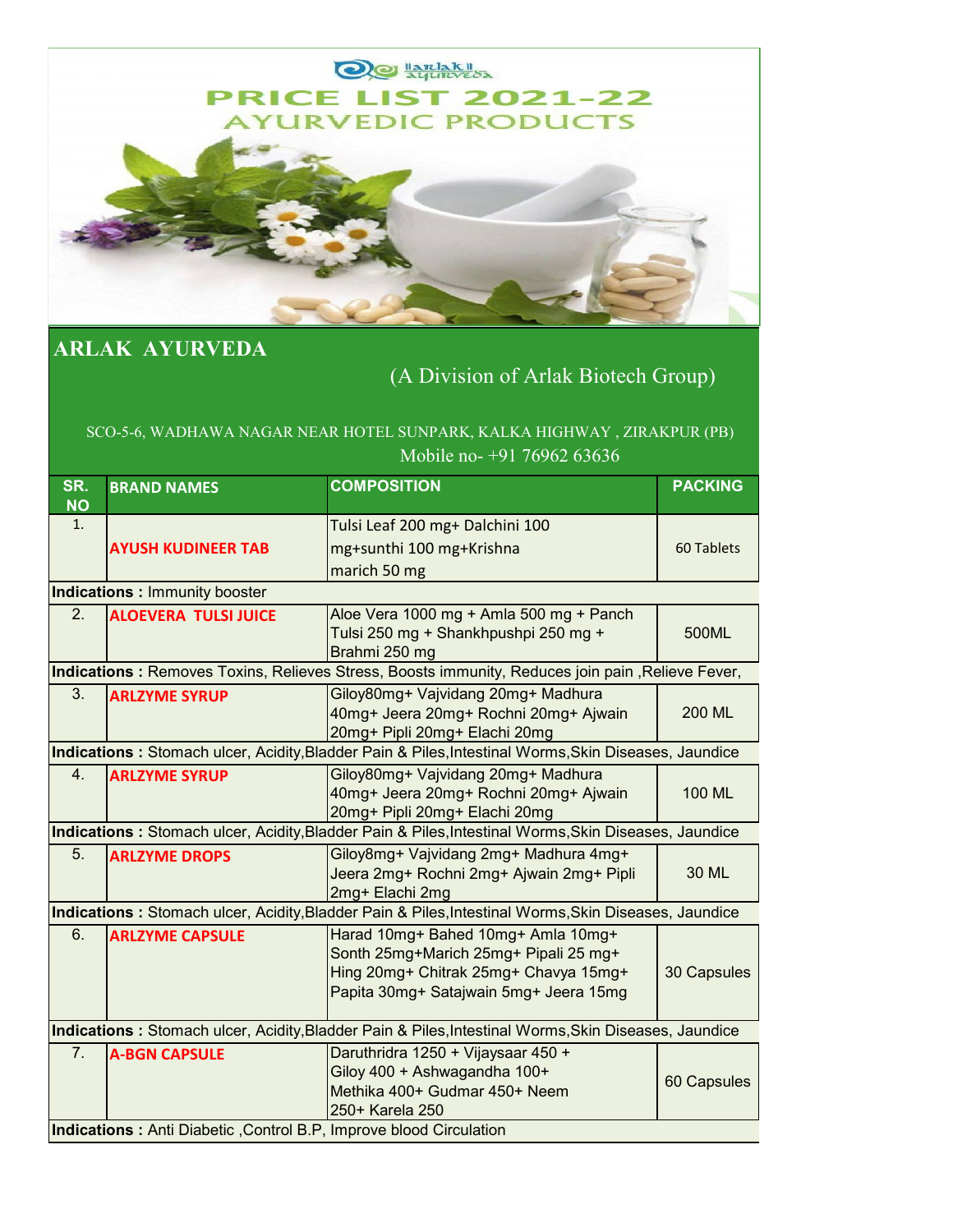| 8.                                                                  | <b>A-BGN SYRUP</b>                                                          | Shilajit + Vijaysaar + Giloy + Ashwagandha +<br>Methika + Gudmar + Neem + Karela                                                                                                                                | 500 ML               |
|---------------------------------------------------------------------|-----------------------------------------------------------------------------|-----------------------------------------------------------------------------------------------------------------------------------------------------------------------------------------------------------------|----------------------|
|                                                                     | <b>Indications :</b> Anti Diabetic , Control B.P, Improve blood Circulation |                                                                                                                                                                                                                 |                      |
| 9.                                                                  | <b>A-BGN COMBI PACK</b><br>CAP)                                             | Daruthridra 1250 + Vijaysaar 450 +<br>Giloy 400 + Ashwagandha 100+<br>Methika 400+ Gudmar 450+ Neem                                                                                                             | 3x60 CAP             |
|                                                                     |                                                                             | 250+ Karela 250                                                                                                                                                                                                 |                      |
|                                                                     | Indications: Anti Diabetic, Control B.P, Improve blood Circulation          |                                                                                                                                                                                                                 |                      |
| 10.                                                                 | <b>AMLA JUICE</b>                                                           | Amla Juice 99 %                                                                                                                                                                                                 |                      |
|                                                                     |                                                                             |                                                                                                                                                                                                                 | 500ML                |
|                                                                     |                                                                             | Indications: Boost Immunity, Metabolism & Prevents Viral including cough & cold, lowering                                                                                                                       |                      |
| 11.                                                                 | <b>AM-RELAX CHURNA</b><br>(POWDER)                                          | Sanah Patti 30% AJWAIN 10% SAUNF<br>10% VIA VIDANG 5% BLACK SALT<br>15% METHI 2.5% SONTH 2.5%HARRA<br>5%BAHERA 5% AMLA 15%                                                                                      | 100GM                |
|                                                                     | <b>Indications: Constipation, Piles</b>                                     |                                                                                                                                                                                                                 |                      |
| 12.                                                                 | <b>AM-RELAX CHURNA</b><br>(POWDER)                                          | SANAH PATTI 30% AJWAIN 10%<br>SAUNF 10% VIA VIDANG 5% BLACK<br>SALT 15% METHI 2.5% SONTH 2.5%HARRA<br>5%BAHERA 5% AMLA<br>15%                                                                                   | <b>SACHET</b>        |
|                                                                     | <b>Indications: Constipation, Piles</b>                                     |                                                                                                                                                                                                                 |                      |
| 13.                                                                 | <b>AYUGEL</b><br>(ANTACID & ANTIFLATULENT)                                  | PATOLPATRA 500MG + LAVANG 500MG +<br>VASAKA 200MG + MIRCHI<br>200MG + JEERAK 200MG + CHIRATA<br>100MG + GUDUCHI 200MG + PITPAPRA<br>200MG + WAIVIDANG 100MG + MULETHI<br>200MG +SAUNTH<br>200MG + CHITRAK 200MG | <b>200ML</b>         |
|                                                                     | Indications: Antacid, Antiflatulent, Anti-inflammatory, Intestinal Gas      |                                                                                                                                                                                                                 |                      |
| 14                                                                  | <b>AYUGEL</b><br>(ANTACID & ANTIFLATULENT) VASAKA 200MG + MIRCHI            | PATOLPATRA 500MG + LAVANG 500MG +<br>200MG + JEERAK 200MG + CHIRATA<br>100MG + GUDUCHI 200MG + PITPAPRA<br>200MG + WAIVIDANG 100MG + MULETHI<br>200MG +SAUNTH<br>200MG + CHITRAK 200MG                          | 500ML                |
|                                                                     | Indications: Antacid, Antiflatulent, Anti-inflammatory, Intestinal Gas      |                                                                                                                                                                                                                 |                      |
| 15.                                                                 | <b>AROPAPA CAPSULE</b>                                                      | Carica Papaya Leaf Extract 350mg+<br>Tinospora Cordifolia 150mg+ Ocinum<br>Sanctum 50mg                                                                                                                         | 30capsules<br>$3*10$ |
|                                                                     | <b>Indications: Increasing Blood platelets, Dengue, Hepatitis B</b>         |                                                                                                                                                                                                                 |                      |
| 16.                                                                 | <b>AROPAPA SYRUP</b>                                                        | Papaya leaves 55% + Giloy 20% + Kiwi 17% +<br>Tulsi 6% + Black pepper 1.5%                                                                                                                                      | 200ml                |
| <b>Indications: Increasing Blood platelets, Dengue, Hepatitis B</b> |                                                                             |                                                                                                                                                                                                                 |                      |
| 17.                                                                 | <b>AROPAPA SYRUP</b>                                                        | Papaya leaves 55% + Giloy 20% + Kiwi 17% +<br>Tulsi 6% + Black pepper 1.5%                                                                                                                                      | 500ml                |
|                                                                     | <b>Indications: Increasing Blood platelets, Dengue, Hepatitis B</b>         |                                                                                                                                                                                                                 |                      |
| 18.                                                                 | <b>AYUCOX CAPSULE</b>                                                       | Kesar 5mg + Rasna 70mg + Ashwagandha<br>105mg + Mamira 30mg + Sounth 45mg +<br>Punarnava 95mg + Suranjan 50mg +<br>Pipalamool 20mg + Chobchini 45mg                                                             | 30 capsules          |
|                                                                     |                                                                             | Indications: Anti Inflammation, Pain Relieving, Arthritis, Muscular Strain                                                                                                                                      |                      |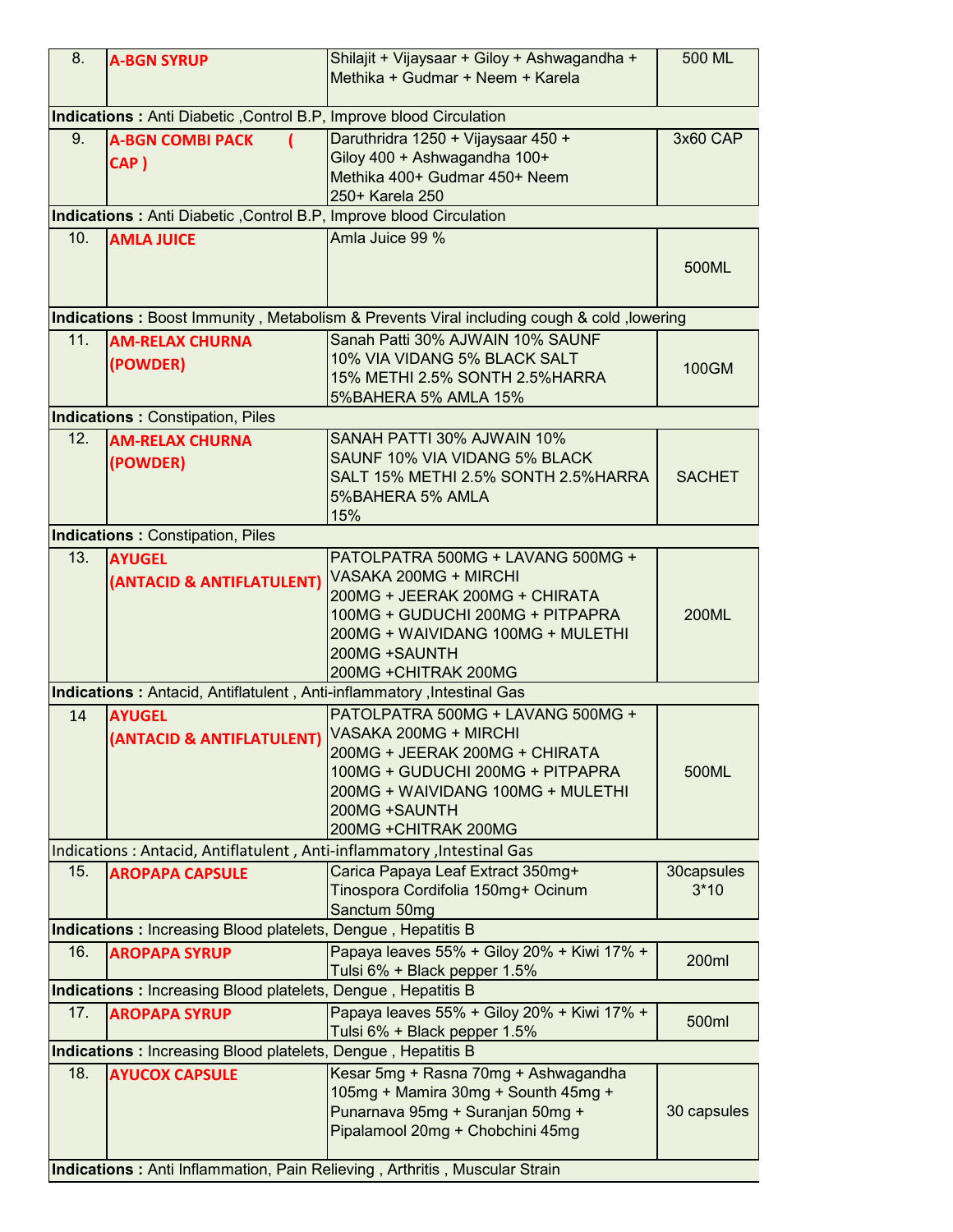| 19. | <b>APPLE CIDER VINEGAR JUICE</b>                                                           | Raw, Organic, Unrefiltered & Unpasteurized<br>Apple Cider Vinegar                                                                                                                                                                                                                                                                                                                                                                                          | 500ml                     |  |  |
|-----|--------------------------------------------------------------------------------------------|------------------------------------------------------------------------------------------------------------------------------------------------------------------------------------------------------------------------------------------------------------------------------------------------------------------------------------------------------------------------------------------------------------------------------------------------------------|---------------------------|--|--|
|     | Indications : Lower Blood Sugar & Cholesterol , Reduces Risk of Heart Disease, Weight loss |                                                                                                                                                                                                                                                                                                                                                                                                                                                            |                           |  |  |
| 20. | <b>BRAINWEALTH CAPSULE</b><br><b>(HERBAL STRESS</b><br><b>BOOSTER)</b>                     | shankpushpi+brahmi+jyothishmathi+<br>aswagandha+jata<br>mansi+yestimadhu+tagar+veet<br>vach+sarpagandha                                                                                                                                                                                                                                                                                                                                                    | 30 capsules               |  |  |
|     | <b>Indications: Neurological Disorder, Mental issues, Insomnia</b>                         |                                                                                                                                                                                                                                                                                                                                                                                                                                                            |                           |  |  |
| 21. | <b>BRAINWEALTH CAPSULE</b><br>(HERBAL BRAIN TONIC)                                         | brahmi+shankhpushpi+ashwagandha<br>+kasis+arjunchaal+chitrak+amla+sau nf                                                                                                                                                                                                                                                                                                                                                                                   | 200ml                     |  |  |
|     | <b>Indications:</b> Neurological Disorder, Mental issues, Insomnia                         |                                                                                                                                                                                                                                                                                                                                                                                                                                                            |                           |  |  |
| 22. | <b>FOOTAID CREAM</b>                                                                       | Daruharidra 35.4% + Kampilla + Pasanabheda<br>+ Manjistha Jivanti + Sarja + Tila Taila +<br>Karpasasthi Taila + Ghrita + Tuttha +<br>Vrikshamlakam                                                                                                                                                                                                                                                                                                         | 30gm                      |  |  |
|     | <b>Indications: Cracked heels &amp; Rough Feet</b>                                         |                                                                                                                                                                                                                                                                                                                                                                                                                                                            |                           |  |  |
| 23. | <b>GAIN MANTRA</b><br>(WEIGHT GAINER CAPSULE)                                              | Draksha 75mg + Ashwagandha 100mg +<br>Pippali 5mg + Shatavari 75mg + Sariva 75mg<br>+ Amalaki50mg<br>+ Kharjura 50mg + Maricha 5mg + Shunti 5mg<br>+ Jeeraka 5mg + Gokshura 50mg                                                                                                                                                                                                                                                                           | 60 capsules               |  |  |
|     |                                                                                            | Indications: Strengthening the bones & muscles of the body, Improves metabolism system                                                                                                                                                                                                                                                                                                                                                                     |                           |  |  |
| 24. | <b>GUM BEST (GUM PAINT)</b>                                                                | Lavang Tel 170mg+ Shudh Kapur 30mg+ Sat<br>Ajwain 30mg+ Sat Pudina 30mg+ Indica<br>Flowers 200mg + Sharkera 30mg                                                                                                                                                                                                                                                                                                                                           | 15ml                      |  |  |
|     | Indications: Pain Relieving, Anti Bacterial, Anti Fungal, Anti Oxidant                     |                                                                                                                                                                                                                                                                                                                                                                                                                                                            |                           |  |  |
| 25. | <b>HAD WEALTH CAPSULE</b>                                                                  | Hadjod 750mg+ Nigrundi 200mg+Shallaki<br>200mg+ Ashwagandha 100mg+Shilajit 50mg                                                                                                                                                                                                                                                                                                                                                                            | 30 Capsules               |  |  |
|     | <b>Indications: Anti inflammatory &amp; Anti Oxidant</b>                                   |                                                                                                                                                                                                                                                                                                                                                                                                                                                            |                           |  |  |
| 26  | <b>HAD WEALTH CAPSULE</b>                                                                  | Hadjod 750mg+ Nigrundi 200mg+Shallaki<br>200mg+ Ashwagandha 100mg+Shilajit 50mg                                                                                                                                                                                                                                                                                                                                                                            | 10x1x10<br><b>Blister</b> |  |  |
|     | <b>Indications: Anti inflammatory &amp; Anti Oxidant</b>                                   |                                                                                                                                                                                                                                                                                                                                                                                                                                                            |                           |  |  |
| 27. | <b>HB-BEST SYRUP</b>                                                                       | Ashwagandha 300mg + Draksh 250mg +<br>Shatawar 200mg + Punemava 200mg +<br>Bidarikand 200 mg + Kanuch 200mg + Amla<br>200 mg<br>+ Wheat Bran 200 mg + Manjitha 100 mg +<br>Ghirit Kumari 100 mg + Varahi Kand 100mg +<br>Soyabean 100mg + Gloe 100mg + Methi<br>100mg + Anant Mool 50mg + Musli Safed<br>50mg + Harkari 50mg + Kalachana 50mg +<br>Surajmukhi 50mg + Rajmah 20mg + Aisi 15mg<br>+Singhara dry 15mg + Sud Shilajit 50 mg<br>+laung tel 2 mg | 200 ml                    |  |  |
|     | <b>Indications: Anemia Disorder</b>                                                        |                                                                                                                                                                                                                                                                                                                                                                                                                                                            |                           |  |  |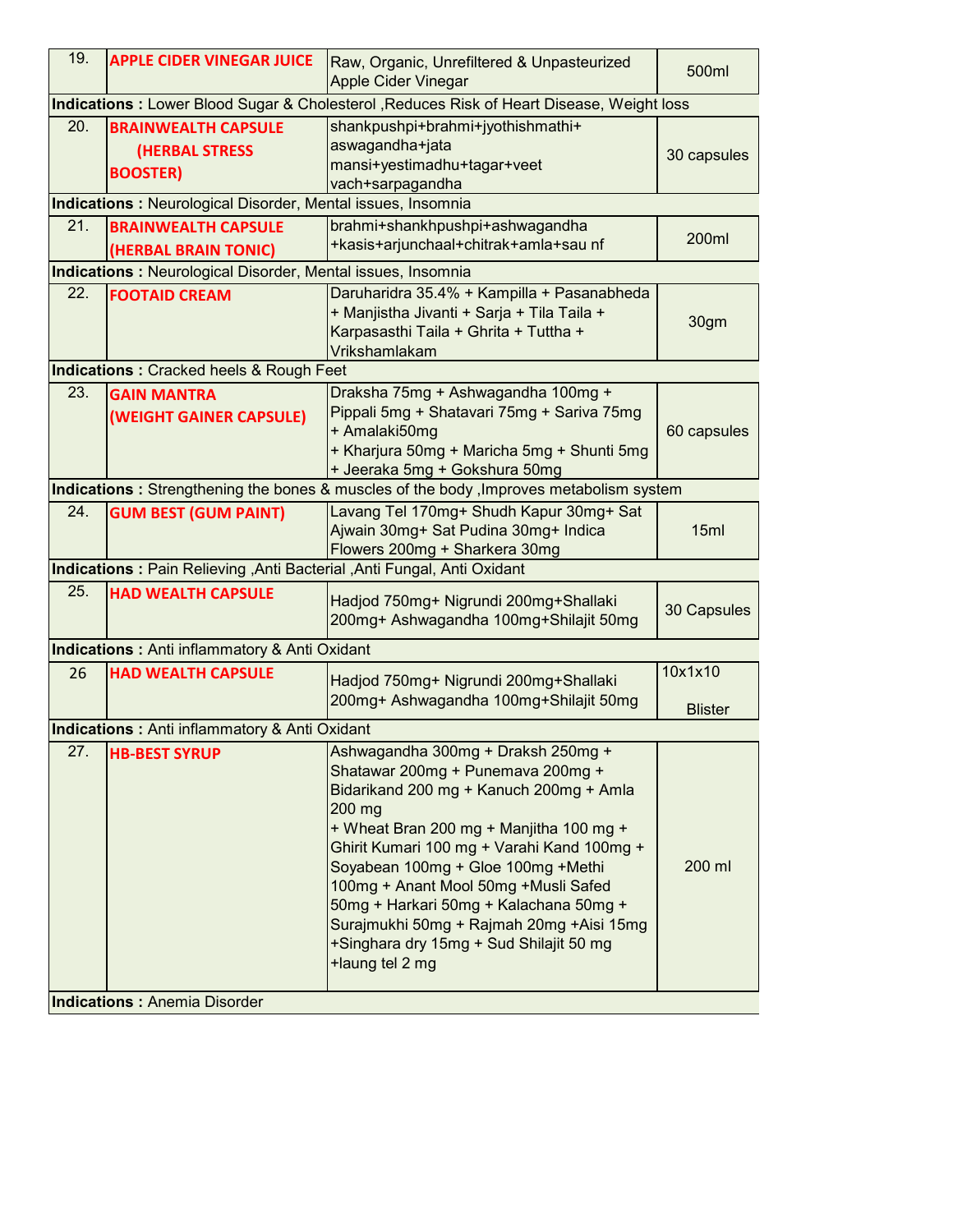| 28.                                                                     | <b>HB-BEST DROP</b><br><b>Indications: Anemia Disorder</b>     | Ashwagandha 300mg + Draksh 250mg +<br>Shatawar 200mg + Punemava 200mg +<br>Bidarikand 200 mg + Kanuch 200mg + Amla<br>200 mg<br>+ Wheat Bran 200 mg + Manjitha 100 mg +<br>Ghirit Kumari 100 mg + Varahi Kand 100mg +<br>Soyabean 100mg + Gloe 100mg +Methi<br>100mg + Anant Mool 50mg +Musli Safed<br>50mg + Harkari 50mg + Kalachana 50mg +<br>Surajmukhi 50mg + Rajmah 20mg +Aisi 15mg<br>+Singhara dry 15mg + Sud Shilajit 50 mg<br>+laung tel 2 mg | 30ML        |
|-------------------------------------------------------------------------|----------------------------------------------------------------|---------------------------------------------------------------------------------------------------------------------------------------------------------------------------------------------------------------------------------------------------------------------------------------------------------------------------------------------------------------------------------------------------------------------------------------------------------|-------------|
|                                                                         |                                                                |                                                                                                                                                                                                                                                                                                                                                                                                                                                         |             |
| 29.                                                                     | <b>HEART MANTRA CAPSULE</b>                                    | Arjuna Ext 110mg + Sarpagandha Ext 95mg +<br>Sunthi Ext 70mg + Lemon Ext 70mg + Lasun<br>Ext 70mg<br>+ Amalaki rasayan 46mg + Bhringraj Ext<br>35mg + Punamava Ext 35mg + Yastimadhu<br>Ext 20mg + Guduchi powder 30mg + Gokshur<br>Ext 25mg<br>+ Neem powder 25mg + Twak powder 15mg +<br>Yavani powder<br>10mg + Pippali powder 10mg + Lavang<br>powder 7mg                                                                                           | 30capsules  |
|                                                                         | Indications: Control hypertension, maintain cholesterol levels |                                                                                                                                                                                                                                                                                                                                                                                                                                                         |             |
| 30.                                                                     | <b>JC-BEST CAPSULE</b>                                         | Shallaki 40mg + Guggul Shudh 40mg + Rasna<br>20mg + Methi 150mg<br>+ Sonth 150mg + Ashwagandha 40mg +<br>Shilajit Shudh 30mg + Vishamishti Powder<br>30 <sub>mg</sub>                                                                                                                                                                                                                                                                                   | 30 capsules |
|                                                                         | Indications: Pain Relieving, Swelling, Body Ache               |                                                                                                                                                                                                                                                                                                                                                                                                                                                         |             |
| 31                                                                      | <b>JC-BEST</b><br><b>PAIN RELIEVING OIL</b>                    | Kali Musli 300 MG+ Menthol+ Til Tel 2.9 MG+<br>Rasna200 mg+Mustard Oil 7 MG+Shilajeet<br>300 mg+ Gondru Gond 100Mg+ Kapoor+<br>Lahasun 500mg                                                                                                                                                                                                                                                                                                            | 60 ML       |
| Indications: Pain Relieving, Swelling, Body Ache                        |                                                                |                                                                                                                                                                                                                                                                                                                                                                                                                                                         |             |
| 32                                                                      | <b>JC-BEST CAPSULE</b>                                         | Shallaki 40mg + Guggul Shudh 40mg + Rasna<br>20mg + Methi 150mg<br>+ Sonth 150mg + Ashwagandha 40mg +<br>Shilajit Shudh 30mg + Vishamishti Powder<br>30 <sub>mg</sub>                                                                                                                                                                                                                                                                                   | 60 capsules |
|                                                                         | Indications: Pain Relieving, Swelling, Body Ache               |                                                                                                                                                                                                                                                                                                                                                                                                                                                         |             |
| 33.                                                                     | <b>KARELA JUICE</b>                                            | KARELA, AMLA WITH LEMON                                                                                                                                                                                                                                                                                                                                                                                                                                 | 500ML       |
| <b>Indications: Purify Blood, Antioxidant, Manage Blood Sugar Level</b> |                                                                |                                                                                                                                                                                                                                                                                                                                                                                                                                                         |             |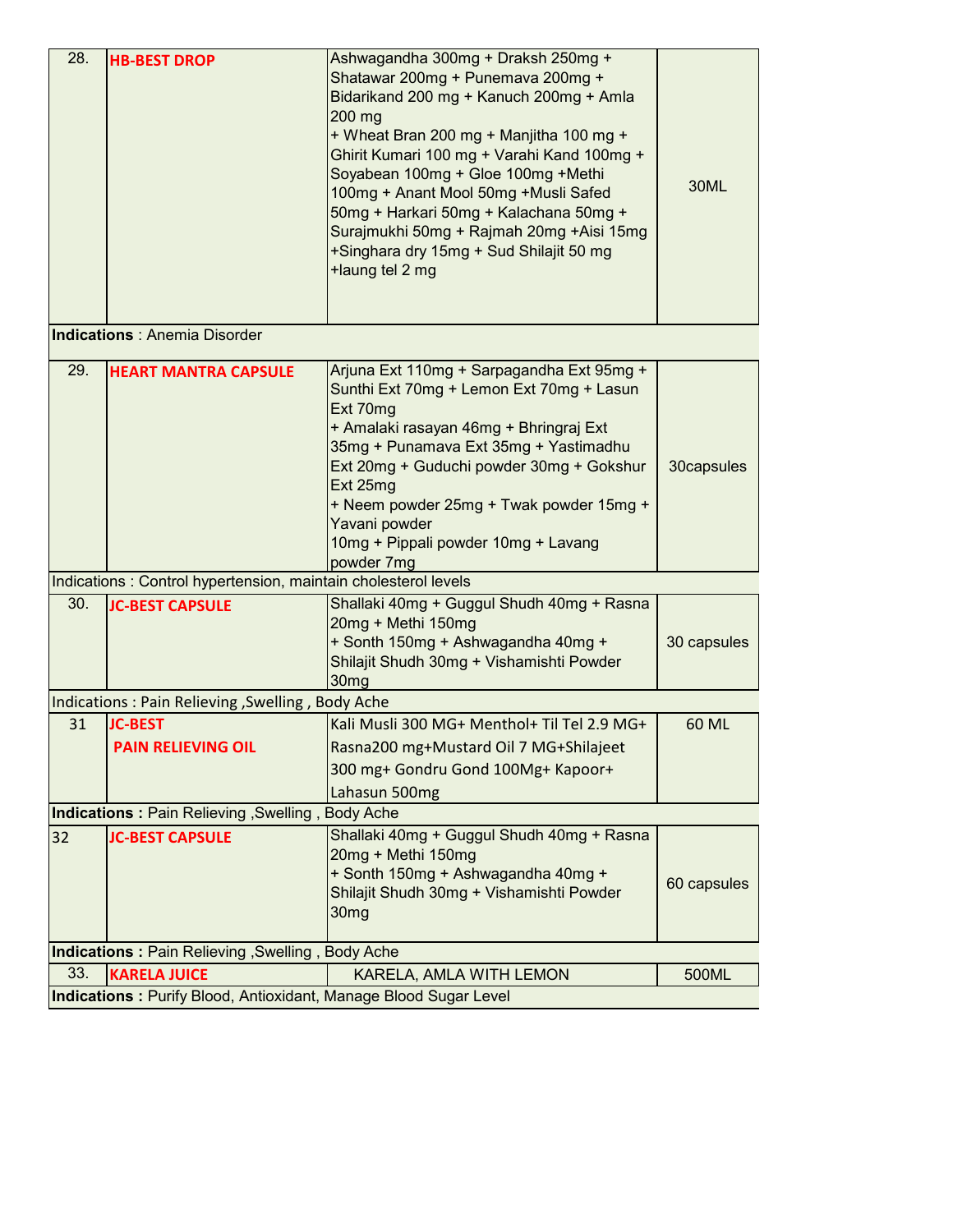| 34. | <b>KESH WEALTH</b><br>(HERBAL HAIR OIL)                                                                | Bhringraj oil 2ml + Brahmi Oil 2ml + Neem Oil<br>1ml + Amla Oil 3ml + Vibhitaka Oil 1ml +<br>Karanja beej oil 2.5ml + Jatamanshi Oil 1ml +<br>Gunja oil 2ml + Japa Kusuma Oil 1ml +<br>Chandan Oil 0.5ml + Kapoor Oil 5ml<br>+ Mehdi Oil 2ml + Wheat germ Oil 2ml + Til ka<br>Tail 15ml + Nariyal ka<br>Tail 20ml + Badam Oil 5ml + Light liguid<br>Paraffin 35ml | 120ml       |  |
|-----|--------------------------------------------------------------------------------------------------------|-------------------------------------------------------------------------------------------------------------------------------------------------------------------------------------------------------------------------------------------------------------------------------------------------------------------------------------------------------------------|-------------|--|
|     |                                                                                                        | Indications: Faster Hair Growth, Corrects Split Ends, Prevents Dandruff                                                                                                                                                                                                                                                                                           |             |  |
| 35. | <b>LIVE SLIM CAPSULE</b>                                                                               | Garcinia cambogia 300 mg + Guggal 20 mg +<br>Chitrak + Vidang + Nagrmotha + Triffla +<br>Shilajeet + Erand + Pippali + Sonth + Kali<br>Mirch                                                                                                                                                                                                                      | 60 Capsules |  |
|     | <b>Indications: Weight Loss &amp; Obesity</b>                                                          |                                                                                                                                                                                                                                                                                                                                                                   |             |  |
| 36. | <b>LIVE SLIM SYRUP</b>                                                                                 | vayvidang+amla+harar+bahed+nag<br>armotha+jeera+kachnar+bala+dhan<br>ayat+sona patha                                                                                                                                                                                                                                                                              | 200ml       |  |
|     | <b>Indications: Weight Loss &amp; Obesity</b>                                                          |                                                                                                                                                                                                                                                                                                                                                                   |             |  |
| 37. | <b>MASTER STROKE MUSLI</b><br><b>CAPSULE</b>                                                           | Safed Musli+ Ashwagandha + Makaradhwaja<br>+ Silajit Purified<br>+Saffron+Swamavanga+ Brahmi+Lauha<br>Bhasma+ Lakshmana+ Satavar + Hare+<br>Vanari<br>Beej+Jaiphal + Pipal+Choti Elaichi+Abhrak<br><b>Bhasma</b>                                                                                                                                                  | 30 Capsules |  |
|     | Indications : Premature Ejaculation, Erectile dysfunction, Insufficient Sperm Count, Increase immunity |                                                                                                                                                                                                                                                                                                                                                                   |             |  |
| 38. | <b>MASTER STROKE MUSLI</b><br><b>CAPSULE</b>                                                           | Safed Musli+ Ashwagandha + Makaradhwaja<br>+ Silajit Purified<br>+Saffron+Swamavanga+ Brahmi+Lauha<br>Bhasma+ Lakshmana+ Satavar + Hare+<br>Vanari Beej+Jaiphal + Pipal+Choti<br>Elaichi+Abhrak Bhasma                                                                                                                                                            | 10x1x10     |  |
|     |                                                                                                        | Indications : Premature Ejaculation, Erectile dysfunction, Insufficient Sperm Count, Increase immunity                                                                                                                                                                                                                                                            |             |  |
| 39  | <b>MASTER STROKE MUSLI</b><br><b>CAPSULE</b>                                                           | Safed Musli+ Ashwagandha + Makaradhwaja<br>+ Silajit Purified<br>+Saffron+Swamavanga+ Brahmi+Lauha<br>Bhasma+ Lakshmana+ Satavar + Hare+<br>Vanari Beej+Jaiphal + Pipal+Choti<br>Elaichi+Abhrak Bhasma                                                                                                                                                            | 24x1        |  |
|     | Indications : Premature Ejaculation, Erectile dysfunction, Insufficient Sperm Count, Increase immunity |                                                                                                                                                                                                                                                                                                                                                                   |             |  |
| 40  | <b>MASTER STROKE OIL</b>                                                                               | Safed Musli+ Ashwagandha + Makaradhwaja<br>+ Silajit Purified +Saffron+Swamavanga+<br>Brahmi+Lauha Bhasma+ Lakshmana+ Satavar<br>+ Hare+ Vanari Beej+Jaiphal + Pipal+Choti<br>Elaichi+Abhrak Bhasma                                                                                                                                                               | 8ml         |  |
|     | <b>Indications</b> : Enhances Erection Length, Improves Sexual Health                                  |                                                                                                                                                                                                                                                                                                                                                                   |             |  |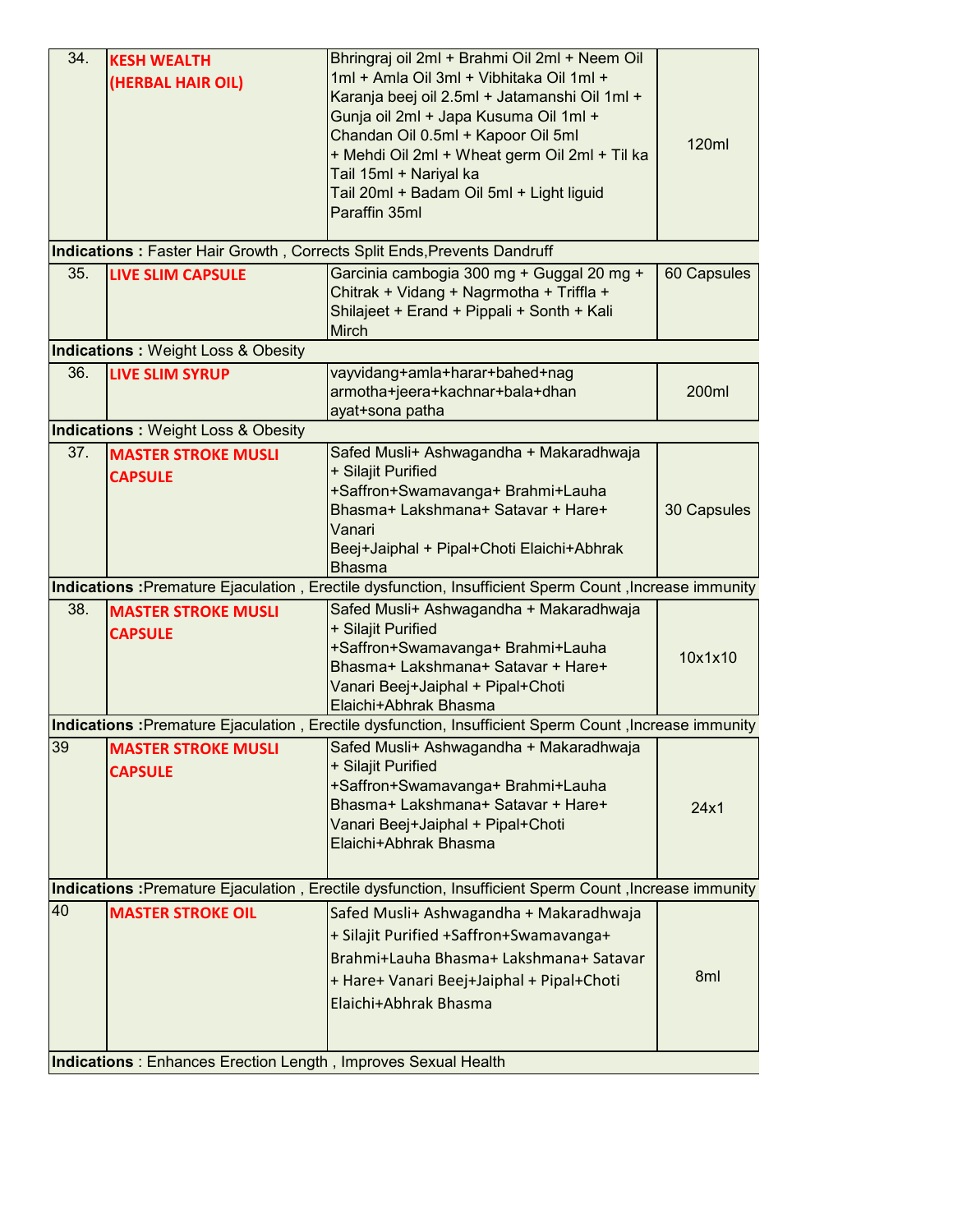| 41  | <b>MASTER STROKE WOMEN</b>                                                              | SARACA INDICA 25MG+ SYMPLOCOS<br>RACEMOSA 25MG+ MINOSA PUDICA 10MG+<br>CAESALPINIA SAPPAN 75MG + SIDA<br>CORDIFOLIA 135MG + TRIBULUS TERRESTRIS<br>50MG + CYPERUS ROTUNDUS 10MG +<br>NYMPHAEA NAUCHALI 10MG + SANTALUM<br>ALBUM 10MG + ZINDIBER OFFICINALE 10MG<br>+ PIPER LONGUM 10MG + WITHANIA<br>SOMNIFERA 70MG + IPOMOEA DIGITATA<br>40MG + ARGYREIA SPECIOSA 15MG +<br>ASPARAGUS RACEMOSUS 165MG + MESUA<br>FERREA 5MG + PURE ASPHALTUM 50MG +<br>CARALLUM RUBRUM 10MG + DHARTRI LAUH<br>10MG + ABHRAK BHASAM 5 MG | 30CAP  |
|-----|-----------------------------------------------------------------------------------------|--------------------------------------------------------------------------------------------------------------------------------------------------------------------------------------------------------------------------------------------------------------------------------------------------------------------------------------------------------------------------------------------------------------------------------------------------------------------------------------------------------------------------|--------|
|     |                                                                                         |                                                                                                                                                                                                                                                                                                                                                                                                                                                                                                                          |        |
| 42. | <b>MYAPPY SYRUP</b><br>(APPETISER)                                                      | Guduchi + Saunf + Kutki + Vidanga +<br>Nagarmotha + Jeera + Pippali + Amalaki +<br>Yavani + Tulsi Leaf + Chitrak                                                                                                                                                                                                                                                                                                                                                                                                         | 200 ml |
|     |                                                                                         | Indications : Malnutrition & General Debility, Natural Appetizer, Weakness & fatigue, Anaemia                                                                                                                                                                                                                                                                                                                                                                                                                            |        |
| 43. | <b>MYAPPY DROP</b>                                                                      | GUDUCHI 75MG+ SAUNT 37.50MG + KUTKI<br>18.75MG + VIDANGA 18.75MG +<br>NAGARMOTHA 18.75MG + JEERA 18.75MG<br>+ PIPPALI 18.75 MG + AMALAKI 18.75MG +<br>YAVANI 18.75MG + TULSI 18.75MG +<br>CHITRAK 18.75MG                                                                                                                                                                                                                                                                                                                | 30ML   |
|     |                                                                                         |                                                                                                                                                                                                                                                                                                                                                                                                                                                                                                                          |        |
| 44. | (ANTI<br><b>MARKCARE CREAM</b><br><b>MARKS CREAM, NIGHT</b><br><b>APPLICATION ONLY)</b> | Aloevera Gel 80% + Coconut Oil 15% + Neem<br>Oil 1% + Saffron 1% + Jojoba Oil 0.5% +<br>Peach Ext 0.5% + Vitamin E 500 IU                                                                                                                                                                                                                                                                                                                                                                                                | 30 gm  |
|     | <b>Indications: Fade Scars, Acne marks, Pigmentation &amp; Anti Aging</b>               |                                                                                                                                                                                                                                                                                                                                                                                                                                                                                                                          |        |
| 45. | <b>MYDENT HERBAL</b><br><b>TOOTHPASTE</b>                                               | Bibhitaki + Amla + Maulsar + Majuphal + Khair<br>+ Dandasa + Akarkara + Fitkari + Kapur +<br>Gaultheria + Hirabol + Babul + Trifla<br>+ Lavang + Menthol + Vazradanti                                                                                                                                                                                                                                                                                                                                                    | 100gm  |
|     |                                                                                         | <b>Indications:</b> Strong Teeth, Cavity Protection, Fresh Breath & Healthy Gums                                                                                                                                                                                                                                                                                                                                                                                                                                         |        |
| 46. | <b>MYVILTO SYRUP</b>                                                                    | Emblica officinalis 50 mg+Loh Bhasam 10 mg<br>+Mandoor Bhasam 20 Mg +Muktashukti<br>Bhasam 60 mg<br>+ Prawal Pishti 60 mg + Yashad Bhasam<br>60mg + Butaman Asphalt<br>+Tinosora Cardifolia 40 mg + Withania<br>Somnifera 40mg + Hyoscyamus Reticulatus<br>40 mg<br>+Picrorrhiza Kurroa 10 mg + Crocus Sativus 5<br>mg + Mucuna Pruriens 20 mg + Terminalia<br>Chebula 50 mg                                                                                                                                             | 200ml  |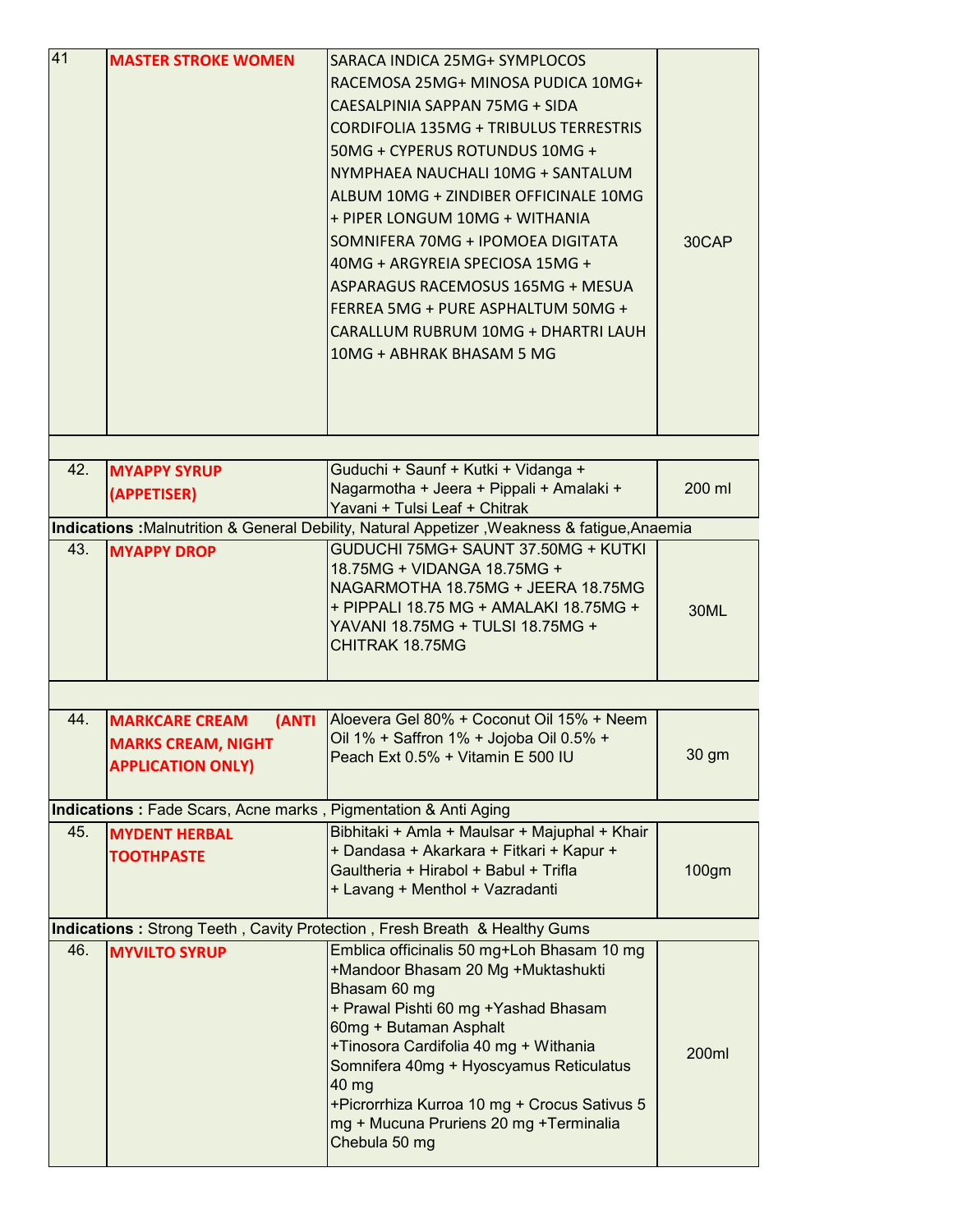|                                                         | <b>Indications: Multivitamin, Relieving Stress, Fatigue &amp; Combating General Weakness</b> |                                                                                                                                                                                                                                                                                                                                                                             |               |  |  |
|---------------------------------------------------------|----------------------------------------------------------------------------------------------|-----------------------------------------------------------------------------------------------------------------------------------------------------------------------------------------------------------------------------------------------------------------------------------------------------------------------------------------------------------------------------|---------------|--|--|
| 47.                                                     | <b>MYVILTO DROP</b>                                                                          | Emblica officinalis 50 mg+Loh Bhasam 10 mg<br>+Mandoor Bhasam 20 Mg +Muktashukti<br>Bhasam 60 mg<br>+ Prawal Pishti 60 mg +Yashad Bhasam<br>60mg + Butaman Asphalt<br>+Tinosora Cardifolia 40 mg + Withania<br>Somnifera 40mg + Hyoscyamus Reticulatus<br>40 mg<br>+Picrorrhiza Kurroa 10 mg + Crocus Sativus 5<br>mg + Mucuna Pruriens 20 mg + Terminalia<br>Chebula 50 mg | 30ML          |  |  |
|                                                         |                                                                                              | <b>Indications</b> : Multivitamin, Relieving Stress, Fatigue & Combating General Weakness                                                                                                                                                                                                                                                                                   |               |  |  |
| 48.                                                     | <b>NONI JUICE</b>                                                                            | Noni fruit + Amla + Spirulina + Stevia                                                                                                                                                                                                                                                                                                                                      | 500ml         |  |  |
|                                                         |                                                                                              | Indications: Prevention of cancer, maintain cardiovascular health, Relaxed muscles, Anti Fungal                                                                                                                                                                                                                                                                             |               |  |  |
| 49.                                                     | <b>PILES REST CAPSULES</b>                                                                   | Daru Haldi+                                                                                                                                                                                                                                                                                                                                                                 | 30 Capsules   |  |  |
|                                                         |                                                                                              | Kachnaar+Imli+Amaltas+Harad+Nag Kesar                                                                                                                                                                                                                                                                                                                                       |               |  |  |
|                                                         | Indications: Piles, Anal Fissures, Pain, Itching & Inflammation                              |                                                                                                                                                                                                                                                                                                                                                                             |               |  |  |
| 50.                                                     | <b>PILES REST CREAM</b>                                                                      | Daru Haldi+                                                                                                                                                                                                                                                                                                                                                                 | <b>20 GM</b>  |  |  |
|                                                         |                                                                                              | Kachnaar+Imli+Amaltas+Harad+Nag Kesar                                                                                                                                                                                                                                                                                                                                       |               |  |  |
| 51                                                      | Indications: Piles, Anal Fissures, Pain, Itching & Inflammation<br><b>RAKAT MANTRA SYRUP</b> | Neem 150 MG + Vavidang 100MG + Babool                                                                                                                                                                                                                                                                                                                                       |               |  |  |
|                                                         |                                                                                              | Chhal 100MG + Chirayta 125MG +<br>Nagarmotha 70MG + Guduchi 150 MG +<br>Pittapapra 100MG + Amla 250MG + Majishtha<br>100MG + Gokhru 50MG + Kutki 50MG +<br>Khadir 100MG + Chop Chinni 50 MG +<br><b>Flavoured Syrup Base</b>                                                                                                                                                | <b>200ML</b>  |  |  |
|                                                         |                                                                                              | Indications : blood disorders, normalcy of skin, clear toxins, cure's acne.                                                                                                                                                                                                                                                                                                 |               |  |  |
| 52                                                      | <b>RAKAT MANTRA CAPSULE</b>                                                                  | GANDHAK RASAYAN 80MG, RAS MANIKYA<br>40MG MG, MUKTA SHUKTI BHASAM 40MG<br>DARVI GHAN 60MG, SARAPGANDHA<br>20MG, AROGYA VARDHANI 100MG,<br><b>BABCHI 60 MG</b>                                                                                                                                                                                                               | 30 CAP        |  |  |
|                                                         | Indications : blood disorders, normalcy of skin, clear toxins, cure's acne.                  |                                                                                                                                                                                                                                                                                                                                                                             |               |  |  |
| 53.                                                     | <b>REGLIV CAPSULE</b>                                                                        | Kutki 75mg+ Bhringraja 100mg+ Kalmegh<br>100mg+ Punarnava 125mg+ Bhumi Amla<br>100mg                                                                                                                                                                                                                                                                                        | 30 Capsules   |  |  |
|                                                         | <b>Indications: Liver Enlargement &amp; Anorexia</b>                                         |                                                                                                                                                                                                                                                                                                                                                                             |               |  |  |
| 54.                                                     | <b>REGLIV SYRUP</b>                                                                          | Kalmeg 25MG + kutki 25+harar 75 mg<br>+bahera 75 MG + amla 75 MG + sarfooka -<br>75mg+bhuni amla 100 mg+Punanave -<br>50mg+ Makoi - 50 Mg+sauf - 50 mg                                                                                                                                                                                                                      | <b>100 ML</b> |  |  |
| Indications : Liver Enlargement, Fatty Liver & Anorexia |                                                                                              |                                                                                                                                                                                                                                                                                                                                                                             |               |  |  |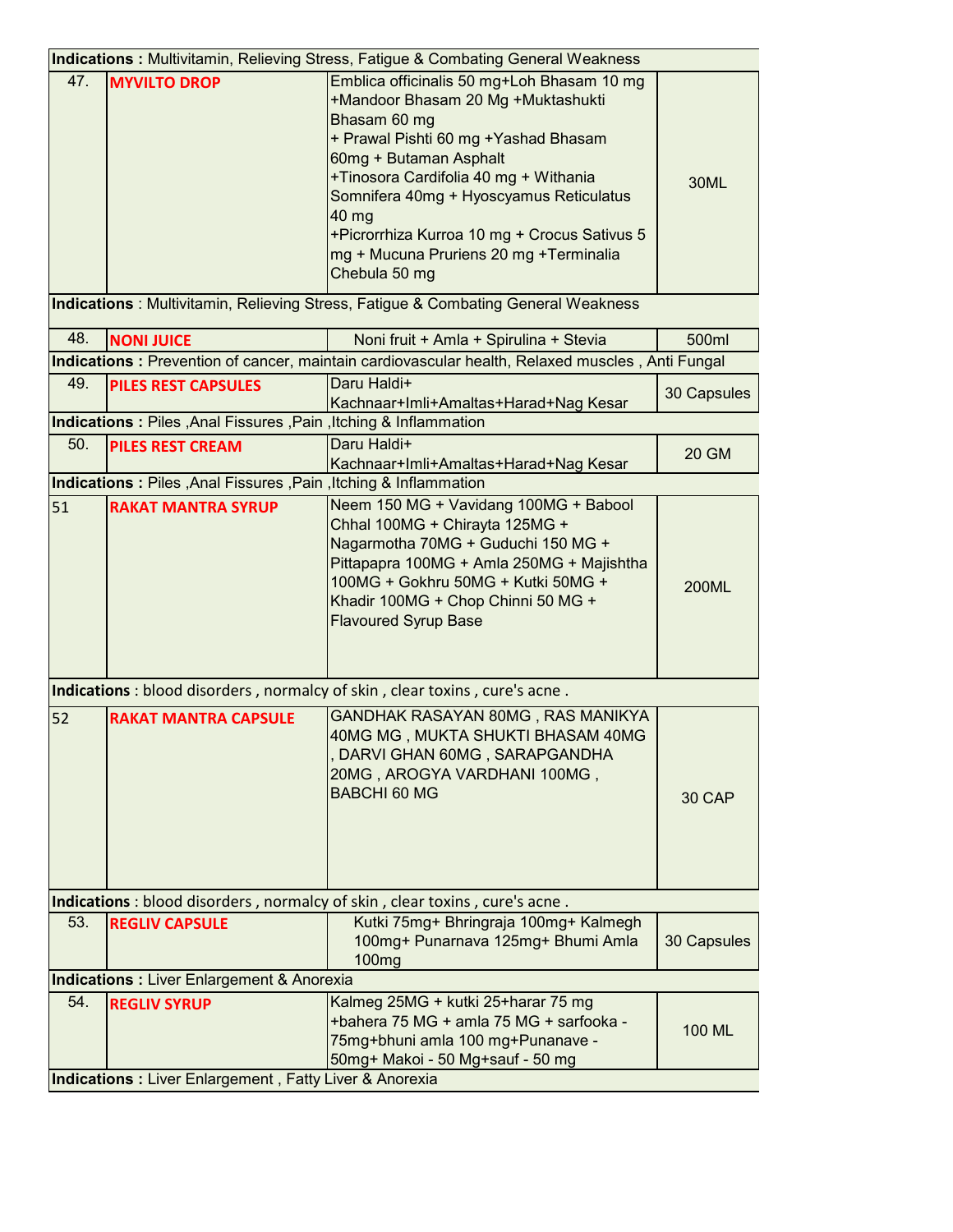| 55.                                                             | <b>REGLIV SYRUP</b>                                           | Kutki+ Bhringaraja+ Biabidang+ Giloy+<br>Sirfunka+ Pipal+ Haritaki+Bahera+ Kalmegh+<br>Sonth+ Nagarmotha+Kasni+Makoy+<br>Punarnava+ Bhumi Amla                                                                                                                                                                                                                                                                                                                               | 200 ML       |
|-----------------------------------------------------------------|---------------------------------------------------------------|------------------------------------------------------------------------------------------------------------------------------------------------------------------------------------------------------------------------------------------------------------------------------------------------------------------------------------------------------------------------------------------------------------------------------------------------------------------------------|--------------|
|                                                                 | <b>Indications:</b> Liver Enlargement, Fatty Liver & Anorexia |                                                                                                                                                                                                                                                                                                                                                                                                                                                                              |              |
| 56.                                                             | <b>REGLIV DS SYRUP</b>                                        | Bhringraj -400, sharpunkha - 400<br>Rohitak- 400, Arijun- 400, Ashwagandha-<br>300, Chirayata- 300, Kalmeg - 200, Makoi -<br>200, Vidang - 200, Pittpapra - 200, Bhum Amla-<br>200, Haldi- 100, Punarnava-100, Tuls-100. Karni-<br>100, Giloya-100, Harad-100, Baheder-<br>100, Amla-100, Chitrakmool-100                                                                                                                                                                    | 225 ML       |
|                                                                 | <b>Indications:</b> Liver Enlargement, Fatty Liver & Anorexia |                                                                                                                                                                                                                                                                                                                                                                                                                                                                              |              |
| 57                                                              | <b>REGLIV DS PLUS SYRUP</b>                                   | Bhringraj -400, sharpunkha - 400<br>,Rohitak- 400,Arijun- 400,Ashwagandha-<br>300, Chirayata- 300, Kalmeg - 200, Makoi -<br>200, Vidang - 200, Pittpapra - 200, Bhum Amla-<br>200, Haldi- 100, Punarnava-100, Tuls-100. Karni-<br>100, Giloya-100, Harad-100, Baheder-<br>100, Amla-100, Chitrakmool-100+Milk Thistle-<br>70mg                                                                                                                                               | 500 ML       |
|                                                                 | Indications: Liver Enlargement, Fatty Liver & Anorexia        |                                                                                                                                                                                                                                                                                                                                                                                                                                                                              |              |
| 58                                                              | <b>REGLIV-6G</b>                                              | lavang 500mg, mirchi 200mg. Jeerak 200mg,<br>pitpapra 200mg, waivdang 100mg, mulethi<br>200mg, saunth 200mg, bhringraj400mg,<br>sharpunkha 400mg, rohitak 400mg, ARJUN<br>400MG, ASHWAGANDHA 300MG,<br>CHIRAYATA 300MG, KALMEGH 200MG,<br>MAKOI 200MG, VIDANG 200MG, PITT<br>PAPRA 200MG, BHUM AMLA 200MG,<br>DARU HALDI 100MG, PUNARNAVA 100MG<br>, TULSI 100MG, KASNI 100MG, GILOY<br>100MG, HARAD 100MG, BAHEDA 100MG,<br>AMLA 100MG, KUTKI 100MG, VHITRAK<br>MOOL 100MG. | <b>200ML</b> |
|                                                                 |                                                               | Indications: helps to correct liver dysfunction and indigestion. Also useful in jaundice, fatty liver,                                                                                                                                                                                                                                                                                                                                                                       |              |
| 59                                                              | <b>REGLIV DROP</b>                                            | Kalmeg 25MG + kutki 25+harar 75 mg<br>+bahera 75 MG + amla 75 MG + sarfooka -<br>75mg+bhuni amla 100 mg+Punanave -<br>50mg+ Makoi - 50 Mg+sauf - 50 mg                                                                                                                                                                                                                                                                                                                       | 30ML         |
| <b>Indications</b> : Liver Enlargement, Fatty Liver & Anorexia  |                                                               |                                                                                                                                                                                                                                                                                                                                                                                                                                                                              |              |
| 60.                                                             | <b>STOBYE CAPSULE</b>                                         | Gokhru 50 mg+ Pashanbhed 100mg+ Varun<br>50 mg+ Lajjalu 50mg+ Kulthi 100mg+ Chadila<br>50 <sub>mg</sub><br>+ Shilajit 50mg + Sangay Yahud Bhasam 50<br>mg                                                                                                                                                                                                                                                                                                                    | 30 capsules  |
| Indications: Kidney Stone, Renal Colic, Urinary Tract infection |                                                               |                                                                                                                                                                                                                                                                                                                                                                                                                                                                              |              |